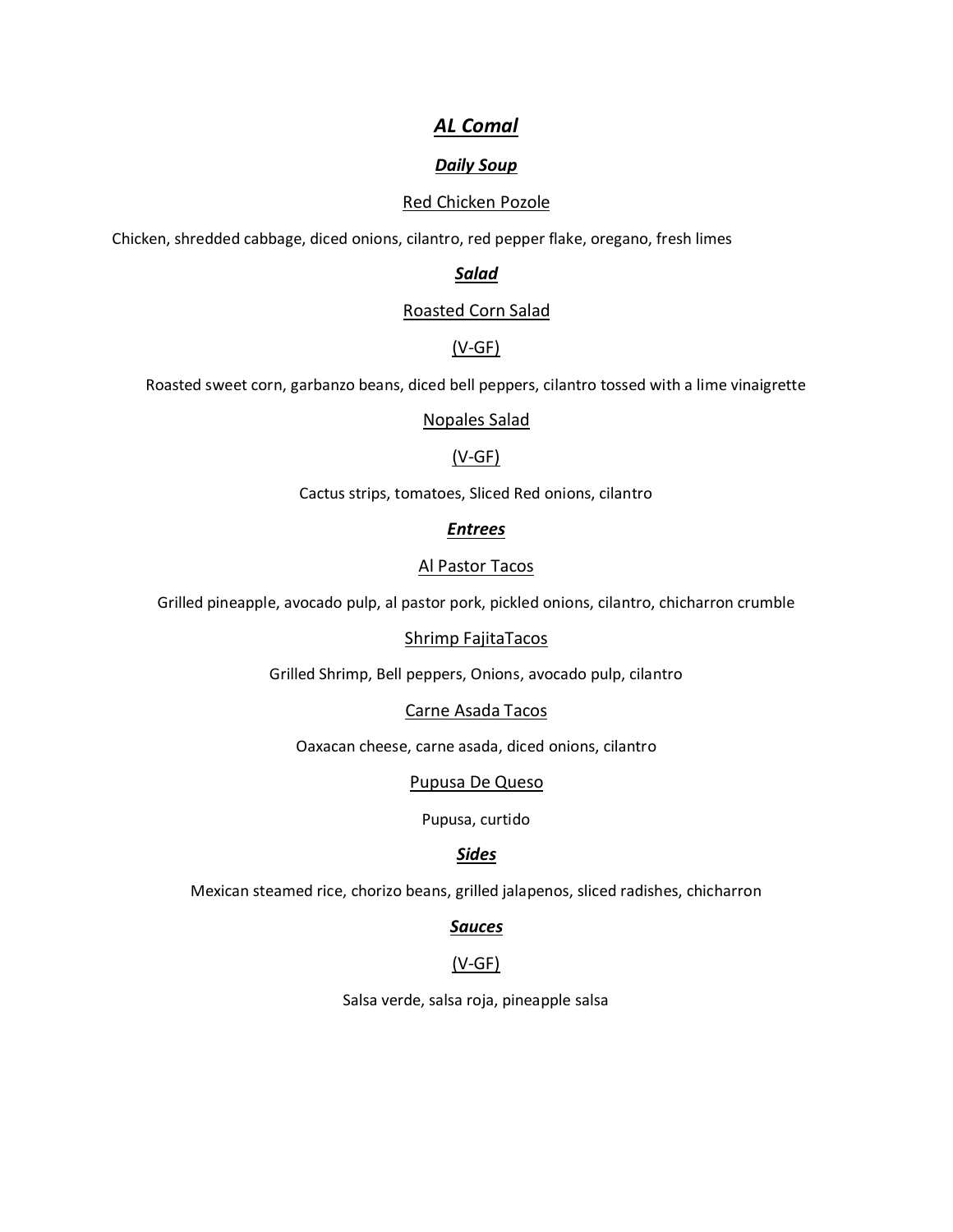## *Sikiru Station*

#### *Ton Katsu Ramen*

Chicken & pork broth, soy egg, bok choy, Radish, Bean Sprouts, Furikake, Scallion, Mushrooms,

Chashu Pork

### *Beef Pho*

Sliced brisket, bean sprouts, flat noodles, Thai basil, lime wedge, sliced onions, sliced jalapenos

#### *Entrees*

Galbi ribs, Orange chicken, Mapo Tofu, Salt and Pepper prawns

#### *Sides*

Steamed white rice, fried rice, Gai Lan, yaki kimchi udon, Yakisoba noodles

## *Pescato*

#### *Daily Soup*

#### Seafood Gumbo

Southern creole stew, steamed

## *Cold Display*

## Raw Oyster

Oysters on the half shell, cocktail sauce, lemon wedge

#### Peel & Eat Shrimp

Mexican shrimp, cocktail sauce, and lemon wedge

#### Lobster Roll

Lobster sensation, Old bay kewpie Mayo, fresh chives, house made chips

#### Shrimp Aguachile Tostada

Shrimp Aguachile, avocado spread, Persian cucumber, pineapple salsa, tostada

## *Hot Display*

#### Fisherman Stew

New England Clam Chowder, Littleneck Clams, Mussels, Crawfish, Calamari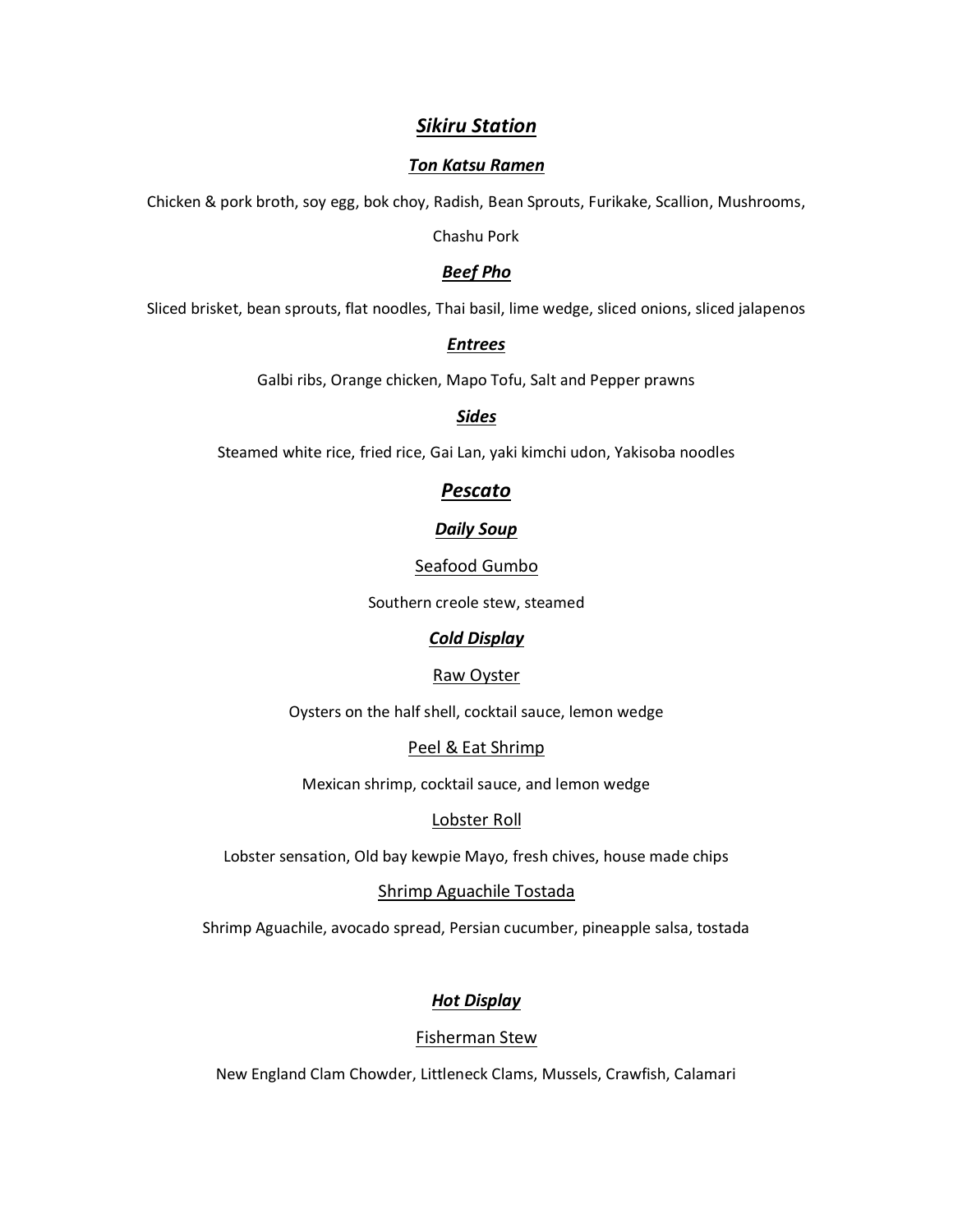### Fish & Chips

Fried haddock, steak fries, malt vinegar pippete, lemon wedge

## *Mercato*

## *Pizza*

#### Prosciutto Arugula Pizza

Cured prosciutto, wild arugula, EVOO

## Pepperoni Pizza

Pepperoni, Mozzarella Cheese

#### Cheese Pizza

Mozzarella cheese, Fresh Basil

## Mushroom Truffle Pizza

Truffle parmesan cream, Roasted Mushroom, Crispy Rosemary

## *Pastas*

#### Bolognese Pasta

Beef Bolognese, marinara, fresh basil, Burrata Cheese, Grated Parmesan cheese

## Fettucine Pesto Pasta

Roasted pine nuts, sundries tomatoes, burrata cheese, pesto, spinach fettucine

#### Chicken Fusilli

Grilled chicken, Broccolini, sun dried tomatoes, Garlic white wine cream sauce, grated parmesan

## *Salad*

## Chopped Caesar Salad

Chopped romaine, Shaved Parmesan cheese, Home style croutons